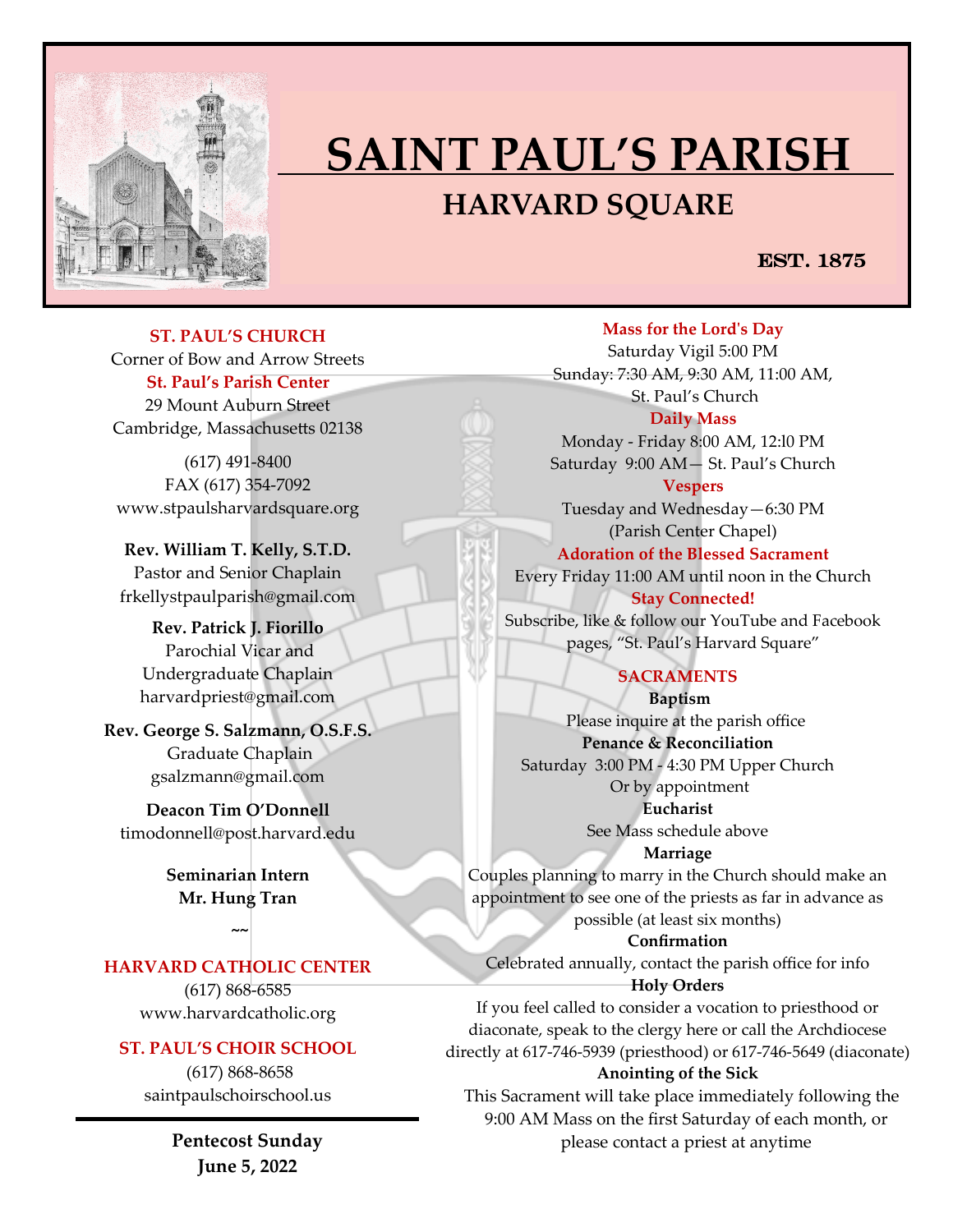# **PARISH AND SCHOOL STAFF**

**St. Paul's Parish** Rev. William T. Kelly, S.T.D., PASTOR Rev. Patrick J. Fiorillo, PAROCHIAL VICAR Deacon Tim O'Donnell [timodonnell@post.harvard.edu](mailto:timodonnell@post.harvard.edu) Ms. Anneliese Amburn, RCIA COORDINATOR rciastpaulcambridge@gmail.com Ms. Marianne Deramo, CONFIRMATION COORDINATOR mdconfirmation29@gmail.com Mr. Douglas Lee, MANAGER OF FINANCE AND OPERATIONS dlee@stpaulparish.org Mrs. Nancy Nicolaou, ADMINISTRATIVE COORDINATOR nnicol@stpaulparish.org Ms. Kristin Tucker DIRECTOR OF FAITH FORMATION K-8 ktucker@stpaulparish.org Mr. James Kennerley, DIRECTOR OF MUSIC jkennerley@saintpaulschoirschool.us

# **HARVARD CATHOLIC CENTER**

Rev. William T. Kelly, S.T.D., SENIOR CHAPLAIN Rev. Patrick J. Fiorillo, UNDERGRADUATE CHAPLAIN Rev. George S. Salzmann, O.S.F.S., GRADUATE CHAPLAIN Mr. Doug Zack, DIRECTOR OF ADVANCEMENT Mr. Nicolas Quesada, Director of Marketing and Media

# **St. Paul's Choir School**

Rev. William T. Kelly, S.T.D., PASTOR Dr. Thomas Haferd, HEAD OF SCHOOL Mr. James Kennerley, DIRECTOR OF MUSIC Mrs. Dianne Flaherty, ADMINISTRATIVE ASSOCIATE Mr. Patrick Moran, DIRECTOR OF ADMISSIONS pmoran@saintpaulschioirschool.us

# **SACRAMENT OF THE ANOINTING OF THE SICK**

*Offered after the 9:00am Mass on the First Saturday of each month.* Those who are facing surgeries or very serious health issues may present themselves to the priest after Mass in the front of the church. Family and friends are most welcome to be present together during the Anointing.



#### **ADORATION OF THE BLESSED SACRAMENT** Fridays 11:00am to Noon in the church followed by Mass at 12:10pm.

**LITURGICAL CALENDAR**

**Saturday, June 4** 5:00pm For Peace in Ukraine

**Sunday, June 5 Pentecost Sunday** 7:30am For the People of St. Paul's Parish 9:30am For all living and deceased Harvard Alumni 11:00am Memorial: Accursia Widyarty

**Monday, June 6 The Blessed Virgin Mary, Mother of the Church**

**Tuesday, June 7**  8:00am Special Intention: Marjorie Falange

**Wednesday, June 8**  12:10pm Choir School Fund Intention

**Thursday, June 9**  8:00am Memorial: E. Hugh Mariott

**Saturday, June 11** 5:00pm For Peace in Ukraine

**Sunday, June 12 The Most Holy Trinity**

# Mr. Michael Thekaekara, Organ scholar **RITE OF CHRISTIAN INITIATION OF ADULTS** (RCIA)

The parish is always ready to receive adults into the process of preparation for baptism or reception into Full Communion with the Roman Catholic Church. Please email rciastpaulcambridge@gmail.com for information.

# **Parish Food Pantry**

Non-perishable food donations may be left in the church foyer whenever there is a Mass (Monday-Friday 12:10pm; Saturday 9:00am, regular Sunday schedule.) The food pantry is open Saturdays from 10:00am to 12:00pm.

#### **Parking for Mass on Saturday & Sunday**

Free parking at the Cowperthwaite Garage is available by permit only for those attending Mass on weekends only. Contact the Parish office for a parking application.

**New Parishioner Welcome to Saint Paul Parish!** To register, please visit the parish web site, www.stpaulsharvardsquare.org.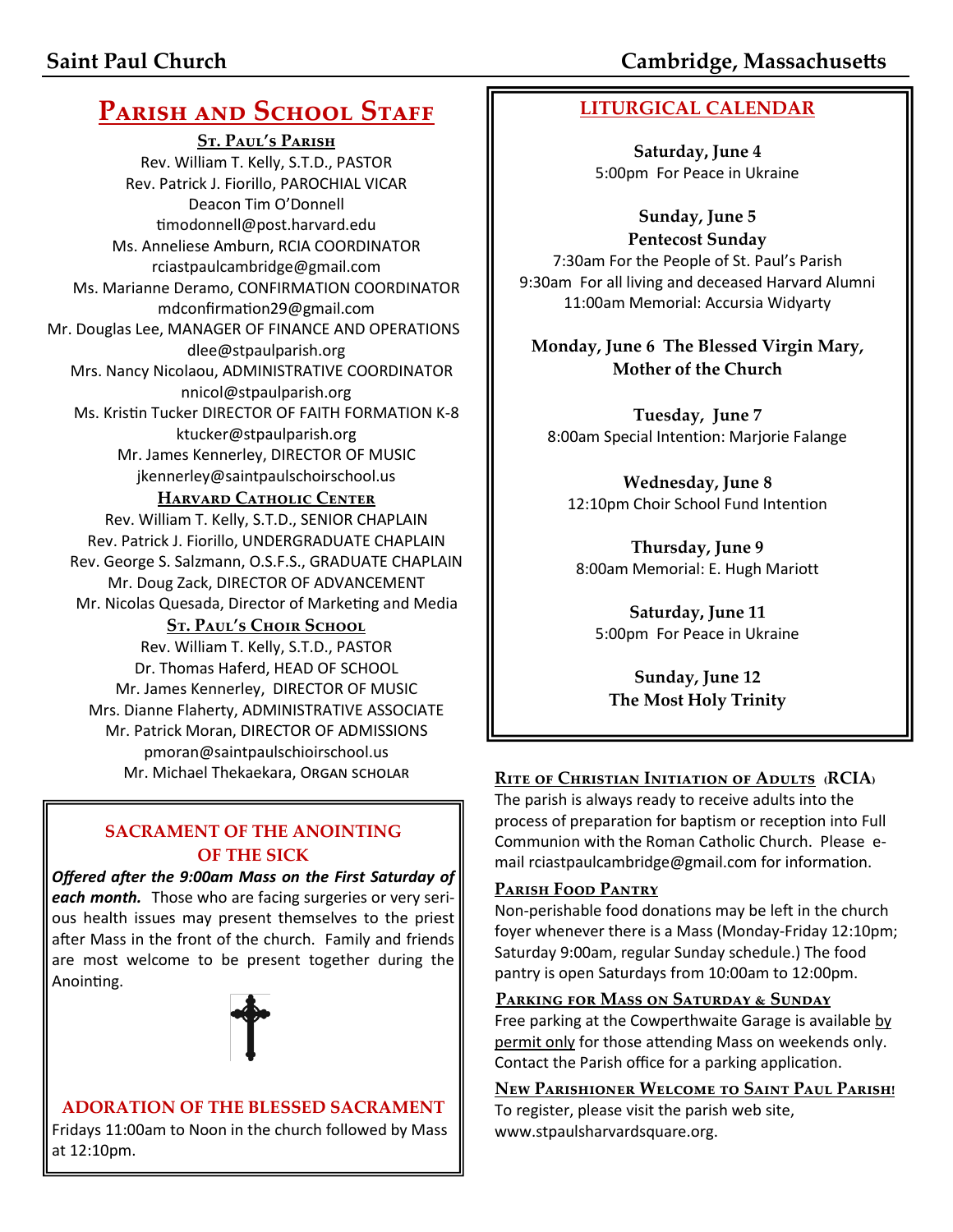# **PENTECOST SUNDAY**

Dear Friends,

**Join me in congratulating and praying for Choir School students Ben and Felix, who received the Sacraments of Baptism, Eucharist, and Confirmation on Friday.** We are blessed to have such fine young men take this step, and we are grateful to the students, staff, and families at the Choir School and parish who have inspired them.

**This week's second collection is for the seminarians of the Archdiocese of Boston. It will help us to offer a small stipend to our seminarian, Hung Tran, while he is with us this summer,** and to support his colleagues as they continue on the road to priesthood. Thank you for your generosity.

Just a heads up that on **June 19, we will celebrate the Feast of Corpus Christi, the Body and Blood of Christ**. As we complete the Year of the Eucharist, we will conclude the 11:00am Mass that day with a Eucharistic Procession around our neighborhood. Please reach out and invite family and many friends to come for the Mass (the last with the Choir boys before the summer) and the procession. We want it to be a full and vibrant witness to our devotion to the Eucharistic Lord!

This weekend, we celebrate the great **Solemnity of Pentecost,** commemorating when the Holy Spirit came in a dramatic and history-altering way, and continues to do so. It is the official end of the Easter season, so be sure to honor it with due celebration!

Come Holy Spirit, Fr. Kelly

# **EASTER FLOWERS**

It has long been the custom here at St. Paul's to request donations to help defray the cost for the plants and flowers that grace our beautiful church during the Easter season. **Easter flower envelopes are available in the vestibule. Donations should be made payable to St. Paul Parish, indicating that the check is for flowers.** Thank you.

#### **EUCHARISTIC CONGRESS - JESUS IS HERE**

The Archdiocese of Boston is closing the Year of the Eucharist with a day-long Eucharistic Congress, Jesus Is Here, at the Tsongas Center in Lowell, MA on **Saturday, June 18**. The event will include adoration, a procession, and multiple speakers including Cardinal Seán and Bishop Robert Barron. Tickets are through the Archdiocese website. The parish will provide transportation to and from the Congress, and parish subsidies for tickets are available.

#### **FAITH IN ACTION, IT ALL STARTS WITH YOU**

We are so grateful to all of you who have helped launch a successful 2022 Catholic Appeal campaign here at St. Paul's. If you have not had a chance to do so, please consider making your gift to the Appeal today by picking up an envelope at the back of the church or make an on-line donation at [www.bostoncatholicappeal.org.](http://www.bostoncatholicappeal.org) Participation from every household in the parish is important and every gift makes a meaningful difference in putting faith into action to support the parishes, schools, and communities within our Archdiocese. And once we reach out goal, a portion of the funds will be returned to St. Paul's. Thank you.

**SCAN HERE TO MAKE YOUR GIFT** OR VISIT

Faith wto action

bostoncatholicappeal.org/donate-now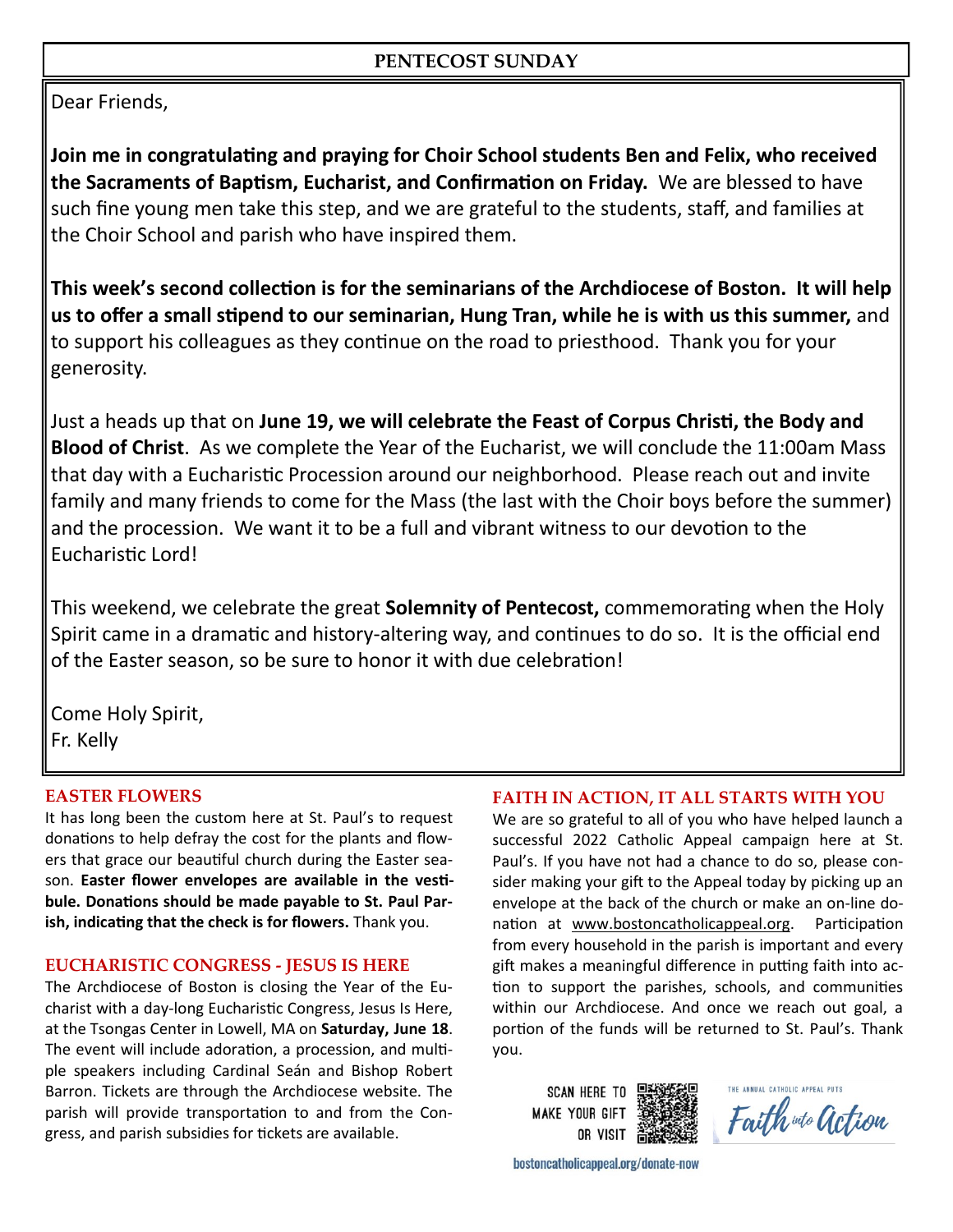# **JUNE 5, 2022**

### **CHECK OUT WHAT'S HAPPENING AT ST. PAUL'S**

#### **MEDITATIONS BEFORE MASS**

Join us in a reading of Romano Guardini's, Meditations before Mass. Meetings take place at 10:30am in Room 203. Feel free to attend as often as your schedule allows – each meditation is meaningful on its own. All are welcome.

#### **FOOD PANTRY**

Thank you to all who stepped up to help restock the food pantry over the past few weeks. We really appreciate your generosity. Despite the high temperatures, there have been a lot of requests for tea and we have run out completely. **We need black tea, green tea, and herbal or other flavored tea. We also need shelf stable milk**. We have found a way to source milk at a low cost, but the order has been delayed and we expect to run out before it is fulfilled. Finally, we are very grateful to those who donate paper grocery bags.

#### **MASS INTENTIONS AT ST. PAUL'S**

Mass Intentions for daily and weekend Masses are being accepted. Masses may be offered to remember those who have died, for those who are ill, as well as in thanksgiving for a birthday, anniversary or for a special intention. Please contact the Parish Office during the week for **details and to reserve a particular Mass.**

#### **SANCTUARY LAMP**

The Sanctuary Lamp, which burns for eight days and nights at the tabernacle, symbolizes the presence of Christ and marks the boundaries of holy space in the Church. **If you are interested in learning how to donate a Sanctuary Lamp, contact Nancy at (617) 491-8400 ext. 303.**

#### **ENCOUNTER SCHOOL OF MINISTRY EAST COAST ENCOUNTER CONFERENCE**

The Encounter School was established to teach, equip, and activate disciples to demonstrate the love of God through the power of the Holy Spirit in their spheres of influence. To inaugurate the opening of the Boston campus, we will host an **East Coast Encounter Conference, June 23- 25, at St. Camillus in Arlington, MA**. For info and registration details, visit, www.encounterministry.org.

#### **PARISH SUPPORT AND FINANCES**

Please consider joining electronic giving at the parish:

#### **Online Giving**

*Account may be set up for a one-time donation, continuous giving, or for an anonymous one-time donation* https://app.securegive.com/StPaulParish/dashboard *Or* SecureGive App on your mobile device



#### **Text Giving**

- ◆ Text "weekly" and donation amount ("weekly 10") to (617) 401-9400
- ◆ For first time donor, follow reply link to create account and confirm transaction
- For return donor, reply "Y" to confirm transaction

#### **Kiosk Giving**

Swipe your credit card in the vestibule.

| FY 2022 Offertory                   | \$387,953 |
|-------------------------------------|-----------|
| <b>Electronic Giving April 2022</b> | \$28,809  |
| <b>Grand Annual to Date</b>         | \$60,856  |
| Mail                                | \$1,525   |
| 5/29/2022                           | \$3,951   |

**As always, thank you to past and present benefactors.**

#### **HOW PRISON FRIENDSHIPS TRANSFORM LIVES**

Tom Ash, who worships at St. Paul's, met Brian at MCI-Norfolk prison, and visited him from 2004 until his release in 2015. During that time, Tom and Brian's lives were transformed in ways neither could have imagined in part to Support Circle. Support Circle met regularly during the months prior to Brian's release and assisted with his transition back to community life. Brian works regularly, owns his own home and is involved in providing housing and supports to individuals coming out of incarceration. Tom has friendships with other formerly incarcerated individuals and is currently supporting friends in three different prisons. Join Tom and Brian as they share memories that began many years ago and continues to the present day on **Saturday, June 11, at 1:30pm**, at Friends Meeting at Cambridge, 5 Longfellow Park, Cambridge.